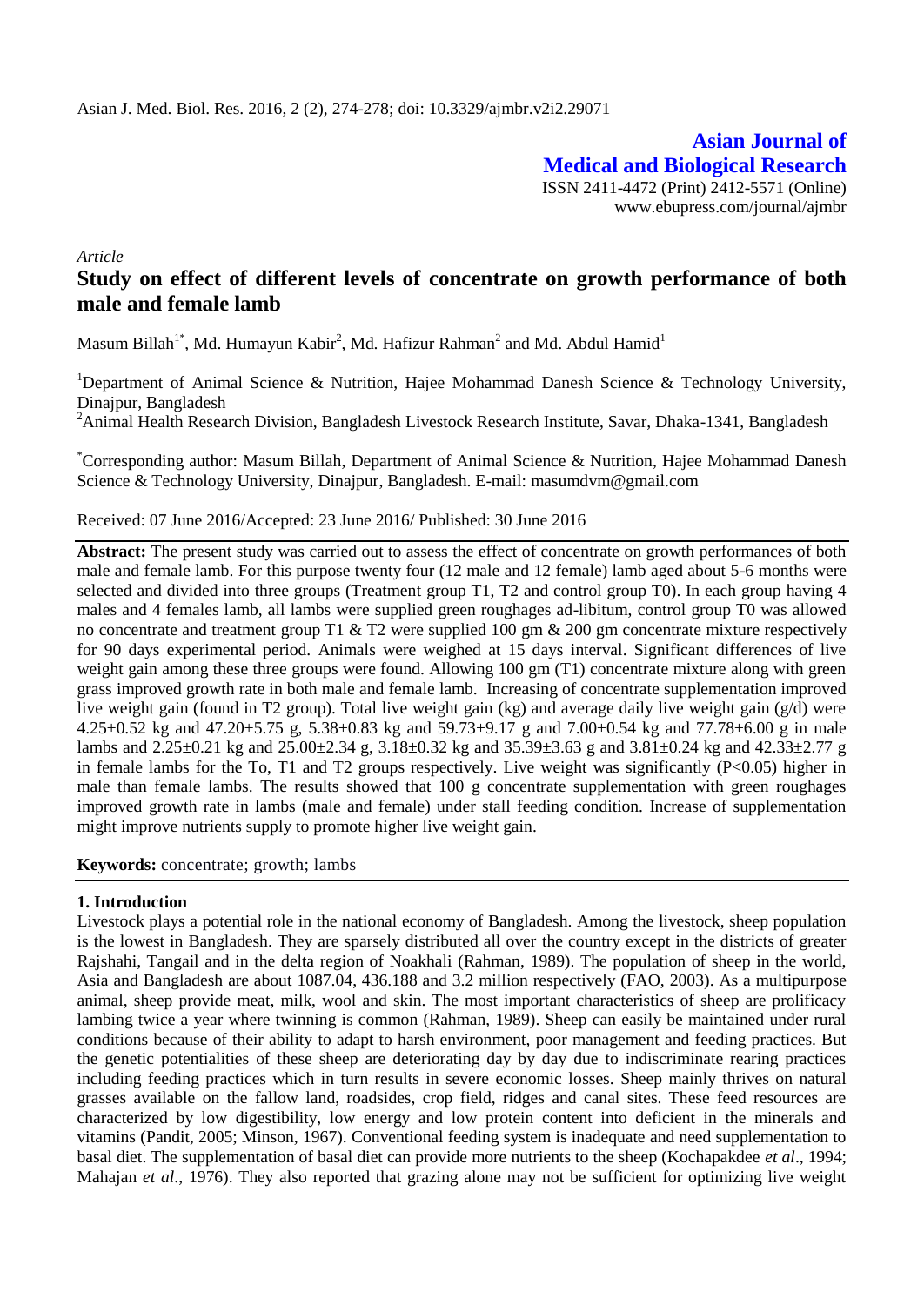gain and wool production. Concentrate supplements are needed to obtain higher intake of nutrients required for higher production (Schiene and Ibrahim, 1986).

Supplementation of concentrate with natural grasses is rarely practiced for feeding sheep in our country. Wheat bran, rice polish, soybean meal and other concentrates are available, may easily be used as supplements in growing sheep for better performance. In scavenging type of rearing, a small amount of concentrate may be supplemented to increase the productivity of sheep at the minimum cost.

Keeping this view in mind, the present experiment was undertaken with the following objectives:

- (a) To study the effect of supplementing different levels of concentrate on growth performance of both male and female lamb.
- (b) Comparative growth performance of male and female lamb with different level of concentrate along with adlibitum green grasses.
- (c) To determine the optimum level of concentrate supplementation with the natural grasses for meeting the nutrient requirement for sheep.

# **2. Materials and Methods**

The experiment was conducted during February to May 2015 (90 days) to study the effect of concentrate supplementation on growth of male and female sheep.

# **2.1. Experimental site**

This experiment was conducted at Boalia and Ashikpur area of Tangail sadar upazilla,Tangail.

# **2.2. Selection of lamb**

A total of 24 lambs of both sexes (12 male and 12 female lambs) were selected from the Boalia and Ashikpur areas of Tangail sadar upazilla. The age of these lambs were between 5-6 months and their initial live weights on average were 9.84 for male and 8.67 for female lambs. Lambs were selected from 12 farmer's house (1 male and 1 female lamb from each farmar`s house) for this experiment. The lambs were identified with tag no. Feces of each lamb were examined for parasitic infestation and all the animals were dewormed with commercial anthelmentic drug before the start of this experiment.

#### **2.3. Housing and management**

The size of the each house was 4ft x 6ft and made by locally available materials (bamboo, wood, gunny bag, rope, straw, dry banana leaves, nut tree leaves, coconut tree leaves and polythene). Two lambs (1 male and 1 female) were kept in each house. The floor, feeder and water trough were cleaned every day thoroughly. Separate feeders were used for roughage and concentrate feeding. Fresh drinking water was made available in bucket at all time. The animals were observed regularly for any abnormalities and disease symptom.

# **2.4. Preparation of concentrate mixture**

The concentrate (wheat bran, rice polish, soybean meal) were purchased from the local market. The concentrate mixture was prepared by mixing wheat bran, rice polish, soybean meal, mineral supplement and common salt at the rate of 50: 30: 18: 1: 1 respectively. In addition, Vitamin-Mineral-Premix was mixed with concentrate mixture (@ 1 g/kg mixed feed. The green roughage was composed of road-side grass, jackfruit tree leaves and neem leaves.

# **2.5. Experimental design and dietary treatment**

The design of the experiment, number of lambs, experimental period and average initial live weight of lambs is shown in Table 1. The lambs of both sexes (12 male and 12 female) were divided into three treatments groups (To, T1 and T2) allocating 4 male lambs and 4 female lambs in each treatment. Control group (To) was allowed only green roughages ad-libitum without concentrate. The treatment groups T1 and T2 were supplied with concentrate at the rate of 100g and 200g per head per day respectively. The design of experiment was Completely Randomized Design (CRD).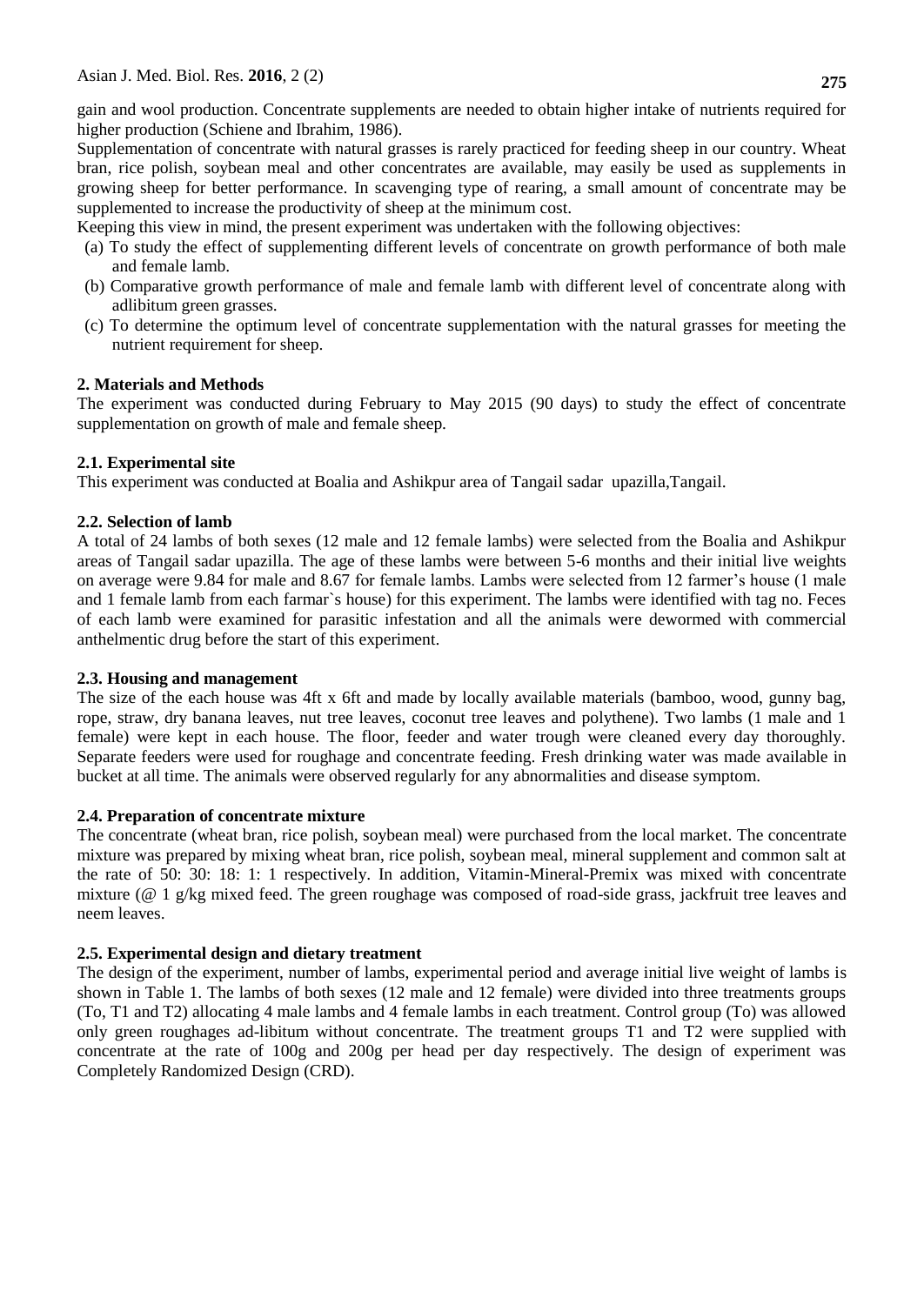#### **Table1. Experimental layout.**

|                              | Dietary treatment |                 |                 |  |  |
|------------------------------|-------------------|-----------------|-----------------|--|--|
| <b>Parameters</b>            | T0                |                 | T2              |  |  |
| Number of male lambs         |                   |                 |                 |  |  |
| Number of female lambs       |                   |                 |                 |  |  |
| Duration of the trial (days) | 90                | 90              | 90              |  |  |
| Initial live weight (male)   | $10.25 \pm 0.43$  | $9.88 \pm 0.43$ | $9.38 \pm 0.37$ |  |  |
| Initial live weight(female)  | $8.06 \pm 0.47$   | $9.13 \pm 0.47$ | $8.81 \pm 0.52$ |  |  |

Here, To= Only green roughages (road-side grass + jackfruit tree leaves + neem leaves, ad-libitum); T1=Green roughages +100 g concentrate; T2=Green roughages +200 g concentrate

#### **2.6. Methods of feeding**

The concentrate mixture was offered to the lambs two times daily. Half of the total amount of concentrate mixture was offered in the morning at 8:30 am and another half of the concentrate mixture was given in the evening at 4:30 pm. The green roughage was offered to the lamb's ad-libitum. Before supplying feed to the animals, feed refusal of the previous day was collected and weighed every morning.

#### **2.7. Measuring of live weight**

The initial live weight of each animal was recorded by taking average weight of two consecutive days. During the experimental period, the animals were weighed at 15 days interval before supplying morning feed by using digital balance. Live weight change was calculated by subtracting the initial live weight from the final live weight. The daily live weight change was calculated by dividing the total live weight change by the number of days the experiment continued.

#### **2.8. Statistical analysis**

All data related to live weight gain were analyzed by using analysis of covariance (ANOCOVA) and initial live weight was analyzed by using analysis of variance (ANOVA) following a Completely Randomized Design (CRD) and the mean values with standard error of difference (SED) were recorded. Least significant difference (LSD) test was also done to compare the treatment means for different parameters by using "MSTAT" statistical program.

#### **3. Results and Discussion**

The main values for total live weight gain in lambs fed diets supplemented with different levels of concentrate are presented in Table 2. The average live weight gains in different treatments were  $4.25 \pm 0.52$ kg (To), 5.38±0.83 kg (T1) and 7.00±0.54 kg (T2) in male lambs and 2.25±0.21 kg (To), 3.18±0.32 kg (T1) and  $3.81\pm0.24$  kg (T2) in female lambs, respectively. Significant difference (P<0.05) was observed in live weight gains for both male and female lambs. The cumulative live weight gain (kg) observed during the experimental period is shown in Figure 1 in case of male lambs and Figure 2 in case of female lambs. Gradual increase in the live weight was observed in To, T1 and T2. Figure 2 illustrated that higher live weight gain was observed in male lambs compared to female lambs given supplemented diet. Average daily live weight gain (LWG) was  $47.20 \pm 5.79$  g,  $59.73 \pm 9.17$  g and  $77.78 \pm 6.00$  g in male lambs and  $25.00 \pm 2.34$  g,  $35.39 \pm 3.63$  g and  $42.33 \pm 2.77$  g in female lambs for the treatment groups To, T1, T2 respectively. The average daily live weight gain (LWG) of supplemented groups increased significantly  $(P<0.05)$  over control in both male and female lambs suggested positive response of supplementation. The findings were similar to the reports of Mazumder (1996) who indicated that average daily live weight gain (LWG) were 15.71 g, 22.66 g, 32.60 g and 40.47 g for the treatment groups To (no concentrate) T1 (100gm concentrate), T2 (200gm concentrate) and T3 (300gm concentrate) respectively.

Marked significant difference between sexes was observed in live weight gain. Similar results were reported by Normand *et al*. (1999) who reported that live weight gain in different groups were 46.7, 324 and 32.3 in males and 26.4, 26.7 and 29.4 g/d in female respectively. But Majumder (1996) showed no significant difference between sexes observed in live weight gain.

Siviah and Mudaliar (1977) reported that crossbred Merino Deceani lamb receiving concentrate diet (200  $g/h/d$ ) gained 44 g/d while Lambs on control diet (100% roughage) gains only 13.5 g/d. Similarly, Kochapakdee *et al*. (1994) reported that the Thai female growing goats received concentrate diet (0.75% BW) gained 36 g/d while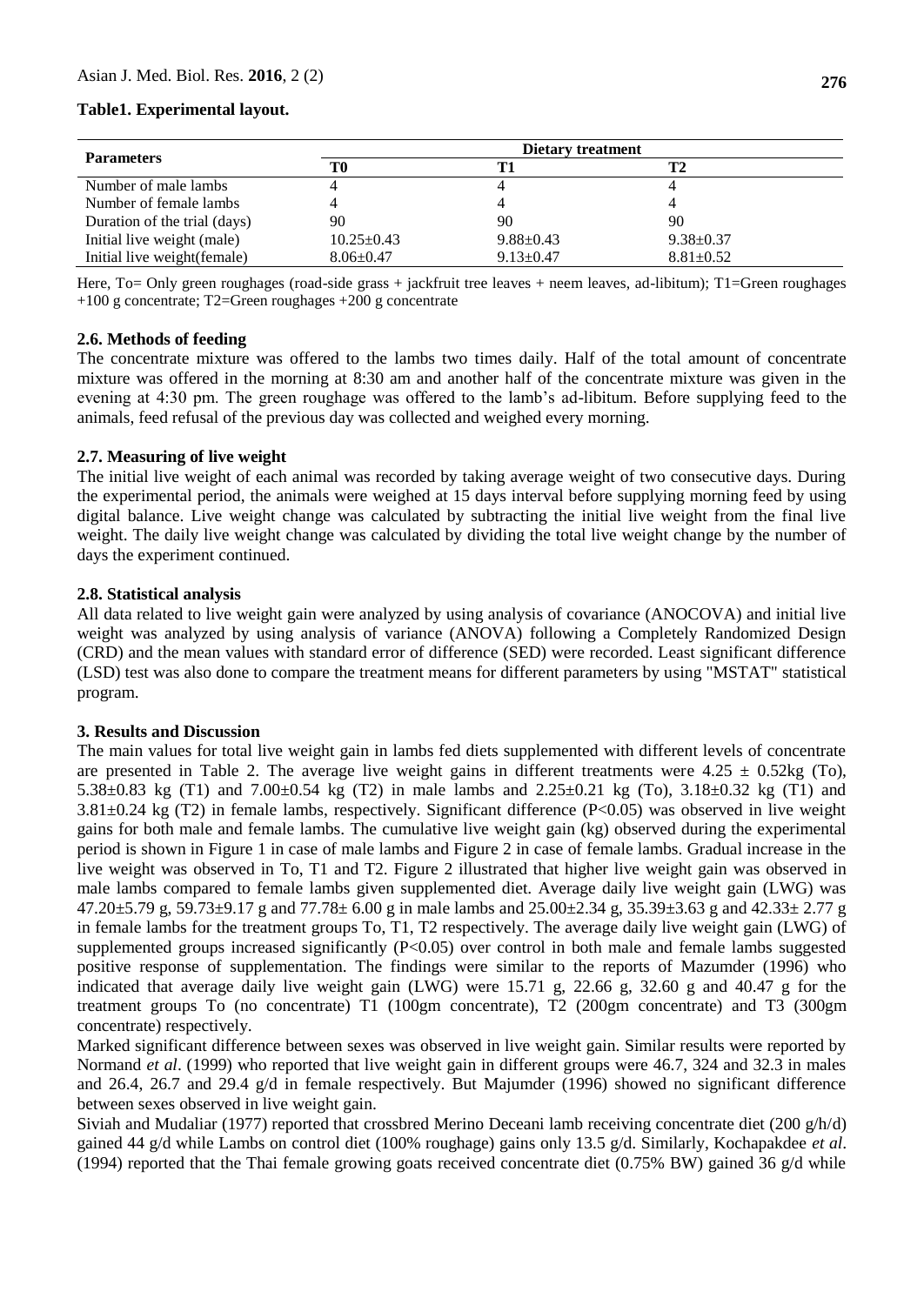goats on control diet (grazing only) gained 15 g/d. The growth rate of lambs recorded in the present experiment was often similar than these recorded in previous studies.

| <b>Parameter</b>             | <b>Sex</b> | <b>Treatments</b> |                    |                   | <b>SED</b> | Level of |
|------------------------------|------------|-------------------|--------------------|-------------------|------------|----------|
|                              |            | Tо                | T1                 | T2                |            | sig.     |
| Initial live weight (kg)     | Male       | $10.25 \pm 0.43$  | $9.88 \pm 0.43$    | $9.38 \pm 0.97$   | 0.93       | NS       |
|                              | Female     | $8.06 \pm 0.47$   | $9.13 \pm 0.47$    | $8.81 \pm 0.52$   | 0.97       | NS.      |
| Final live weight (kg)       | Male       | $14.50b \pm 0.89$ | $15.25ab+1.5$      | $16.38a+1.43$     | 0.60       | **       |
|                              | Female     | $10.31b \pm 0.57$ | $12.31ab \pm 0.53$ | $12.63a \pm 0.48$ | 0.38       | $***$    |
| Total live weight gain(kg)   | Male       | $4.25b + 0.52$    | $5.38ab + 0.83$    | $7.00a+0.54$      | 0.81       | *        |
|                              | Female     | $2.25b \pm 0.21$  | $3.18ab \pm 0.32$  | $3.81a \pm 0.24$  | 15.94      | $***$    |
| Avg. live weight $gain(g/d)$ | Male       | $47.20b+5.75$     | $59.73ab + 9.17$   | $77.78a + 6.00$   | 10.12      | *        |
|                              | Female     | $25.00b+2.34$     | $35.39ab + 3.63$   | $42.33a + 2.77$   | 4.19       | $***$    |

|  |  |  | Table 2. Effect of concentrate supplementation on growth performance of lambs. |  |
|--|--|--|--------------------------------------------------------------------------------|--|
|  |  |  |                                                                                |  |

Here, To = Green roughages ad-libitum; T1 = 100 g concentrate + green roughages ad-libitum; T2 = 200 g concentrate + green roughages ad-libitum; SED =Standard error of differenc; SE=Standard error; ab=Data having dissimilar superscripts differ significantly; \*\*=Significant at P<0.01; \*= Significant at P<0.05



Here, To = Green roughages ad-libitum; T1 = 100 g concentrate + green roughages ad- libitum; T2 = 200 g concentrate + green roughages ad-libitum

**Figure 1. Cumulative live weight (kg) of male lambs throughout the experimental period.**



Here, To= Green roughages ad-libitum; T1 = 100 g concentrate + green roughages ad- libitum; T2= 200 g concentrate + green roughages ad-libitum

#### **Figure 2. Cumulative live weight (kg) of female lambs throughout the experimental.**

Umoh and Halilu (1992) reported that Balami rams about 17 kg were given an all concentrate diet or given concentrate to provide 75, 50, 25 or 0 percent of their feed intake. Average daily gains (kg/day) were 0.160, 0.20, 0.130 and 0.06 kg for rams on the 4 diets respectively. Gains and average daily gains were significantly increased for rams on the 75% supplement compared with control (0%) or 25% supplement.